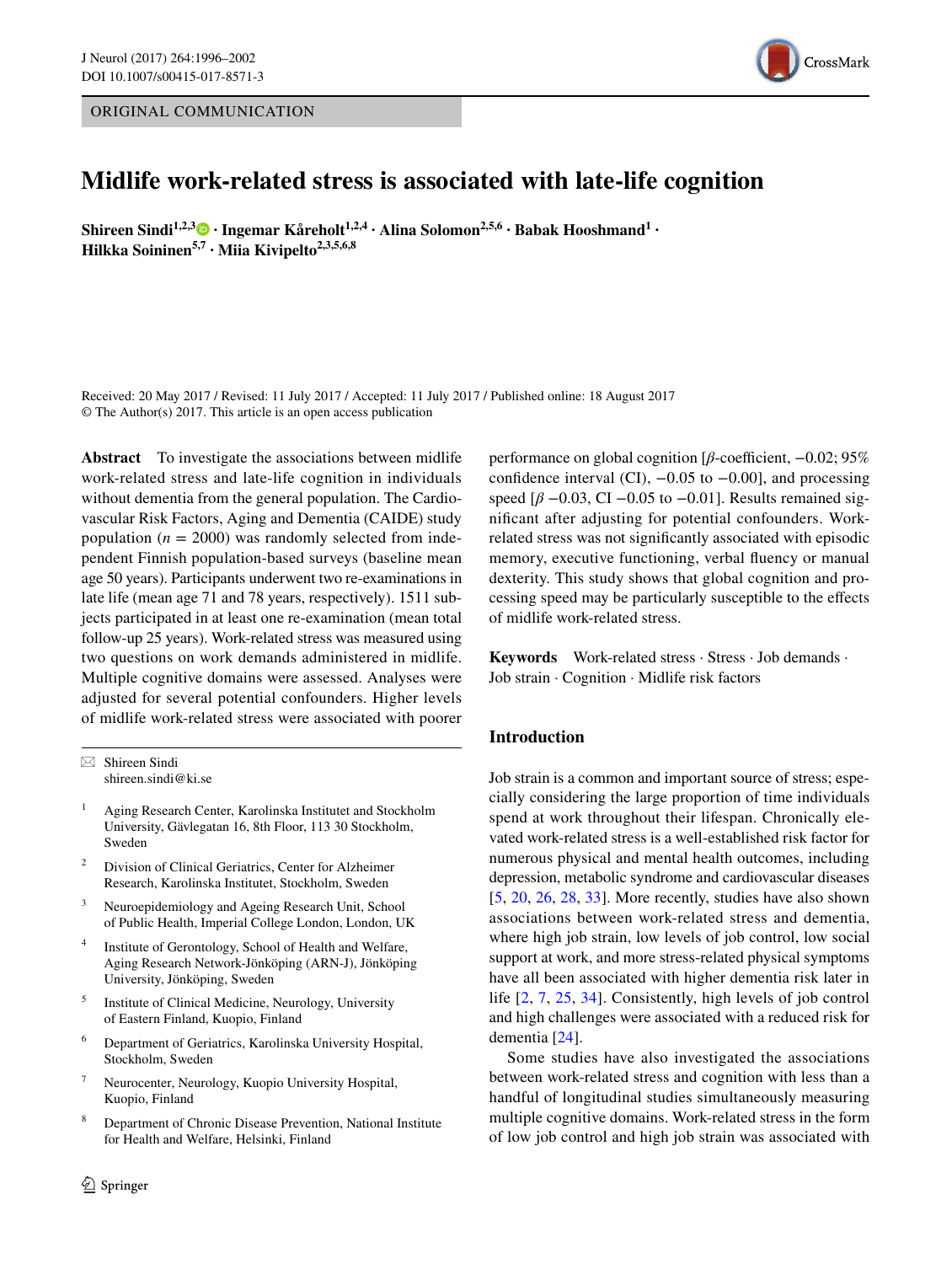worse cognition and cognitive decline, although the fndings have been mixed regarding the compromised cognitive domains. Longitudinal results showed that active jobs (characterized by high levels of both demands and control) were associated with higher performance on a phonemic test of verbal fuency, but not with other cognitive domains after adjustment for employment grade [[8](#page-5-3)]. Similarly, low job control was associated with poor global cognition, whereas active jobs were associated with better global cognition [[3,](#page-5-4) [20](#page-6-0)]. Low job control and more job strain were also associated with poor episodic memory at retirement, and more rapid episodic memory decline post-retirement [\[4](#page-5-5)]. Another study showed that high job strain and low control were associated with decline in verbal learning and memory, but not visual memory, where the tests were administered approxi-mately 15 and [2](#page-5-1)1 years after assessment of job strain [2]. Evidence also showed that job strain and demands impact subjective cognitive complaints and learning outcomes [[13,](#page-6-7) [27,](#page-6-8) [29\]](#page-6-9). Taken together, these fndings emphasize the importance of measuring multiple cognitive domains using a lifecourse approach when examining the impact of work-related stress on cognition.

The job demand-control-support model is one of the most common models for conceptualizing work-related stress [[15,](#page-6-10) [30](#page-6-11)]. According to this model, high job demands, low job control and their combination are associated with various health and cognitive outcomes [\[19\]](#page-6-12). It has recently been suggested that more evidence is needed on the efects of self-reported job strain on cognitive outcomes [[4\]](#page-5-5). In this population-based cohort study, we investigated the associations of midlife work-related stress and specifcally job demands with late-life cognitive performance in several domains among individuals without dementia (average follow-up time 25 years).

# **Materials and methods**

#### **Study population**

Participants of the Cardiovascular Risk Factors, Aging and Dementia (CAIDE) study in Finland were frst examined at midlife (baseline) in the North Karelia Project and the FINMONICA study, where individuals were assessed in one of the following years for the baseline assessment: 1972, 1977, 1982 or 1987 [[22\]](#page-6-13). Baseline participation rates ranged between 82 and 90%. In 1998, a random sample of 2000 survivors living in the cities of Kuopio and Joensuu, aged 65–79, were invited for a frst re-examination (Fig. [1](#page-2-0)). A total of 1449 (72.5%) individuals participated and 1409 completed the cognitive assessments. The mean follow-up time was 21 years ( $SD = 4.9$ ). Participants returned for a second re-examination between 2005 and 2008. In 2005,

of the 2000 original sample, 1426 were still alive and were still living in the same region. When invited, 909 (63.7%) of them participated and 852 completed the cognitive assessment. A total of 1511 individuals participated in at least one re-examination, and 750 participated in both. Mean ages at each time point were: at baseline, 50 years  $(SD = 6.0,$ age range: 39-64); at the frst re-examination, 71.3 years  $(SD = 4.0$ , age range 65–80); at the second re-examination, 78.6 years ( $SD = 3.7$ , age range 72–90). Local ethics committees approved the CAIDE study and participants provided written informed consent. The study complies with the Declaration of Helsinki.

## *Measurement of work‑related stress*

Perceived work-related stress was measured in midlife using two questions focusing on job demands. These questions were adapted from the questions validated by Karasek et al. [\[16\]](#page-6-14) and have been used reliably by various research groups [\[3](#page-5-4), [20,](#page-6-0) [31](#page-6-15)]. Both questions have the same 5-point likert scale. The questions were, "How often do you struggle to cope with the amount of work?" and "How often are you bothered by constant hurry at work?". After reverse coding to facilitate the interpretation of the results, the response options were:  $1 =$  never,  $2 =$  rarely,  $3 =$  sometimes,  $4 =$  often,  $5 =$  always. Data on work-related stress were available for 1273 participants. Both questions were highly correlated (Spearmans  $\rho = 0.623$ ,  $p < 0.001$ ) and were summed to produce a composite measure of work-related stress.

### *Cognitive assessments*

At both re-examinations, a comprehensive battery of neuropsychological tests was administered to assess multiple cognitive domains. For the current study, we used the following tests that were administered at both re-examinations: (1) global cognition measured by the mini mental state examination (MMSE) [[10](#page-6-16)]; (2) episodic memory assessed by an immediate word recall test (10-word list); (3) executive functioning measured by the Stroop test (time diference between the task of naming the color of the ink used to write the name of another color, and the task of naming colors of dots); (4) verbal fuency tested by category fuency test (number of correct animal names generated in 60 s); (5) psychomotor speed assessed by the letter digit substitution test; (6) manual dexterity measured by the bimanual Purdue Pegboard test. Dementia diagnosis was carried out using a three-step protocol previously described [[25](#page-6-4)].

#### *Other assessments*

At baseline (midlife), assessments and survey methods were standardized and adhered to international guidelines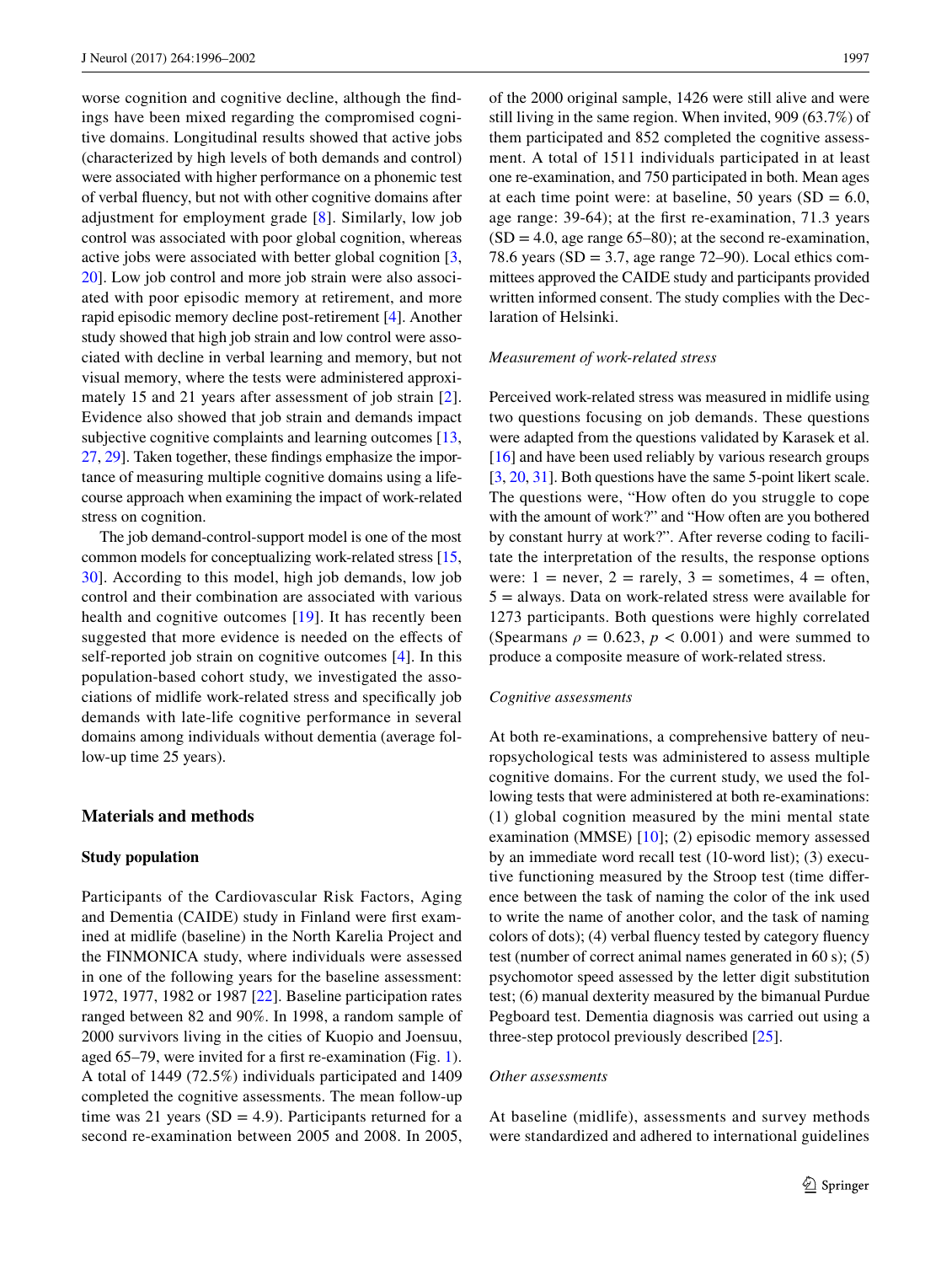<span id="page-2-0"></span>**Fig. 1** Flowchart representing the study population, examinations and cognitive assessments in the CAIDE study



and the World Health Organization (WHO) (Multinational MONItoring of trends and determinants in CArdiovascular disease) MONICA protocol [[21](#page-6-17)]. Re-examination surveys were similar and comparable to those at baseline. Baseline surveys involved self-administered questionnaires on medical history, sociodemographic factors, health status, health-related behaviors and psychological-related factors. We selected the following covariates previously shown to be associated with worse cognition and/or high levels of stress: age, sex, education, *APOE* ε4, respiratory, cardio/ cerebrovascular and musculoskeletal conditions, and type of occupation (white collar vs. blue collar). Occupation type was measured by asking individuals to select their longest-held occupation among the following categories: office/service, farming/forestry, mining/industrial/construction work, housewives, or other. Hopelessness was measured using the following two questions described previously [\[11](#page-6-18)]: "I feel that it is impossible to reach the goals I would like to strive for" and "The future seems to me to be hopeless, and I cannot believe that things are changing for the better". A fve-point Likert scale was used, coded as  $0 =$  absolutely agree;  $1 =$  somewhat agree;  $2 =$  cannot say;  $3 =$  somewhat disagree; or  $4 =$  absolutely disagree. A trained nurse verifed the answers and addressed participants' questions. The nurse also measured height, weight and blood pressure. A venous blood sample was obtained, and allowed for measures of biomarkers, including cholesterol and *APOE* genotype from blood leucocytes, for which HHaI digestion and polymerase chain reaction were used [[32\]](#page-6-19). The Hospital Discharge Register was used for information on respiratory and cardio/cerebrovascular conditions (chronic obstructive pulmonary disease, asthma, coronary artery disease, stroke, myocardial infarction, atrial fbrillation, cardiovascular surgery, heart failure or diabetes). These conditions were combined into a dichotomous variable (yes/no) refecting the presence of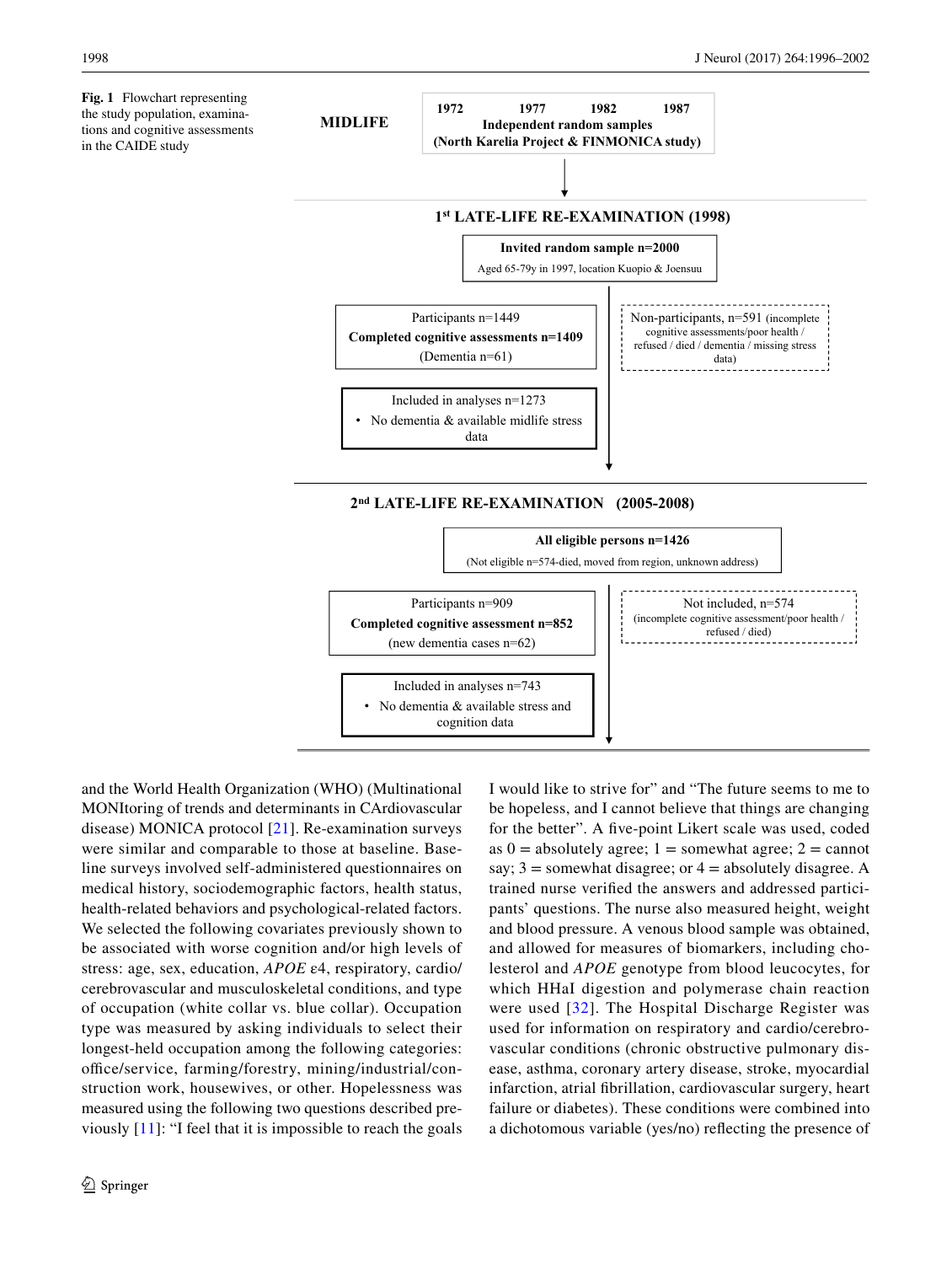any midlife respiratory or cardio/cerebrovascular conditions. All covariates were measured at baseline.

# **Statistical analyses**

We conducted analyses using Stata 13.0 (Stata Corp, College Station, TX, USA). We analyzed participant baseline characteristics using Chi-square  $(\chi^2)$  tests for categorical variables (data reported as percentages), and Student *t* tests for continuous variables (data reported as means (standard deviations [SD])). The signifcance level for all analyses was set at *p* < 0.05 (Table [1\)](#page-3-0). Zero-skewness log-transformations were applied to cognitive test scores (Stata command lnskew0). Results were standardized to have  $SD = 1$ .

Participants with dementia at the frst re-examination were excluded from analyses at the frst re-examination. Participants with dementia at the second re-examination were excluded from analyses at the second re-examination. To maximize sample size, all subjects with cognitive assessments in at least one re-examination  $(n = 1332)$  were considered in analyses. This means that the analyses are based on both the frst and second re-examination combined. For subjects with cognitive assessments in both re-examinations  $(n = 685)$ , two observations were included (i.e., one for test results at the frst re-examination, and one for test results at the second re-examination). Data were organized in what is often referred to as long format.

To investigate the associations between midlife workrelated stress and cognition, we performed linear regression analyses for each of the cognitive domains. We reported results as  $\beta$ -coefficient and 95% confidence intervals (CI). All analyses were adjusted for a basic set of confounders:

age, sex, years of education and follow-up time (Model 1). Model 2 additionally adjusted for the type of occupation. Model 3 additionally for *APOE* ε4 genotype, hopelessness and midlife respiratory, cardio/cerebrovascular conditions.

# **Results**

### **Population characteristics**

Table [1](#page-3-0) shows sociodemographic and clinical characteristics of the participants included in the analyses. Table [2](#page-4-0) shows the raw scores for all the cognitive tests administered at the frst and second re-examinations. In this sample, 76 individuals were diagnosed with mild cognitive impairment at the frst re-examination. Of them, 27 were alive at the second re-examination, and 6 of them converted to dementia (for details regarding the mild cognitive impairment diag-noses, see [\[25](#page-6-4)]). A total of 156 had mild cognitive impairment at the second re-examination. The dementia cases were excluded from analyses.

### **Associations between work‑related stress and cognition**

Associations between midlife work-related stress and cognition are shown in Table [3](#page-4-1).

Higher levels of work-related stress were signifcantly associated with worse global cognition measured by the MMSE after the adjustment for occupation type (Model 2: *β* −0.02, 95% CI −0.04 to −0.00), APOEε4, hopelessness and midlife cardio/cerebrovascular/respiratory conditions (Model 3: *β* −0.02, 95% CI −0.05 to −0.00).

Characteristics First re-examination (1998) Second re-examination (2005–2008) *n* Mean (SD) or *n* (%) *n* Mean (SD) or *n* (%) Baseline age 1273 49.9 (5.9) 743 49.0 (5.7) Age at follow-up 1273 71.0 (4.0) 743 78.3 (3.6) Follow-up time 1273 21.1 (4.8) 743 29.3 (4.9) Sex Women 1273 791 (62.1) 743 482 (64.9) Education (years) 1255 8.8 (3.4) 733 9.2 (3.4) *APOE*ε4 allele Carrier 1247 437 (35.0) 659 203 (30.8) Work-related stress (range 0–8) 1273 3.4 (1.9) 743 3.4 (1.9) Type of occupation White collar 1231 603 (49.0) 719 381 (53.0) Other 1231 628 (51.0) 719 338 (47.0) Midlife cardio/cerebrovascular/respiratory conditions Yes 1235 38 (3.0%) 15 (2.0%)

Column wise values are numbers  $(\%)$ , and  $\chi^2$  test was used. Values are means (SD)

<span id="page-3-0"></span>**Table 1** Sociodemographic and clinical characteristics of participants included in the analyses at the frst and second re-examinations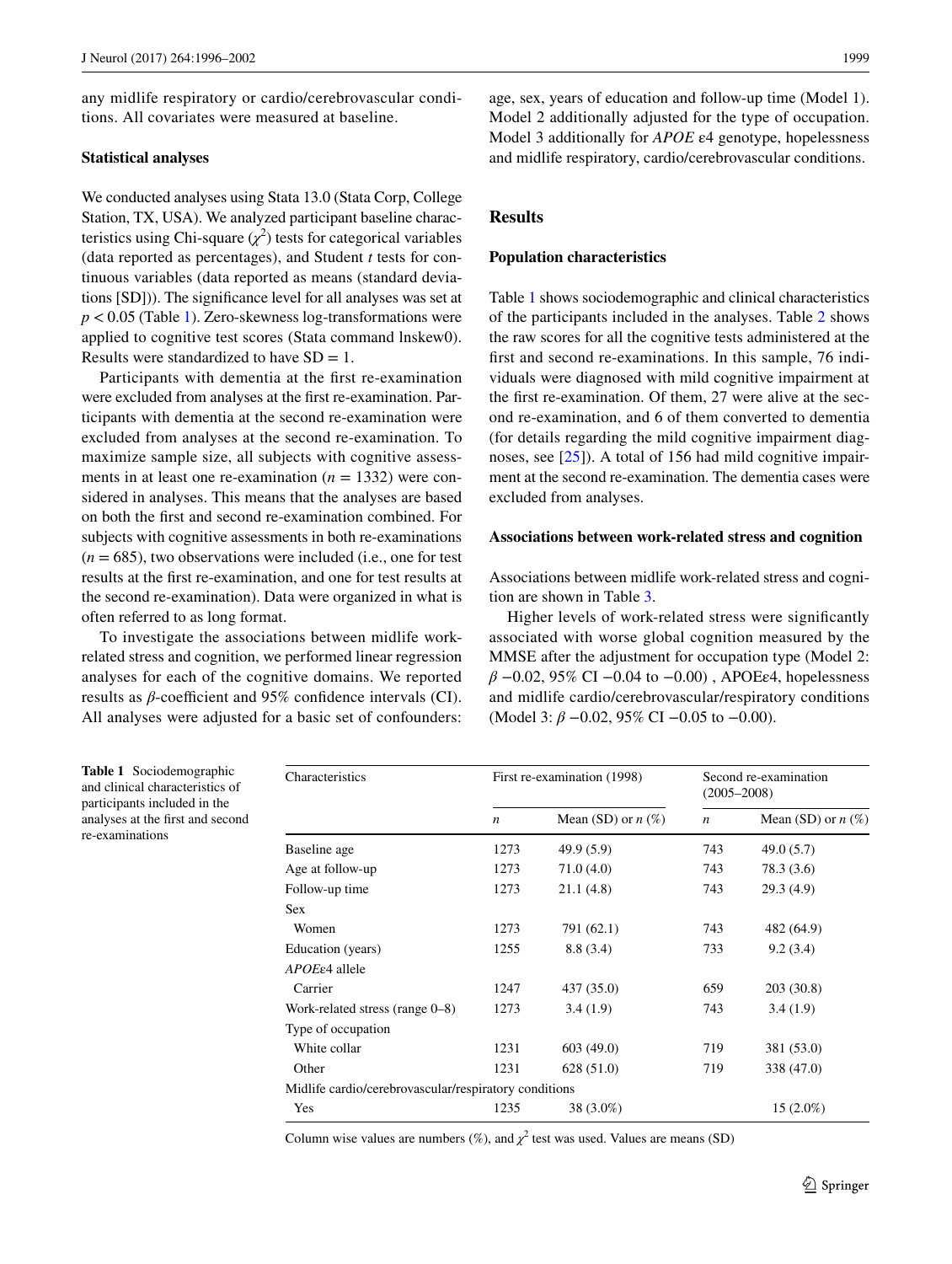<span id="page-4-0"></span>**Table 2** Descriptive statistics of cognitive test scores at the frst and second re-examinations

| Characteristics                           | First re-examination (1998) |                | Second re-examination<br>$(2005 - 2008)$ |                |
|-------------------------------------------|-----------------------------|----------------|------------------------------------------|----------------|
|                                           | n                           | Median (range) | $\boldsymbol{n}$                         | Median (range) |
| Global cognition (Mini Mental State Exam) | 1273                        | $26(20-30)$    | 743                                      | $27(20-30)$    |
| Episodic memory (word list recall)        | 1271                        | $5(0-10)$      | 742                                      | $5(1-10)$      |
| Executive functioning (Stroop)            | 1212                        | $36(1-257)$    | 726                                      | $40(7-250)$    |
| Verbal fluency                            | 1268                        | $20(9-55)$     | 742                                      | $20(8-40)$     |
| Letter digit substitution                 | 1228                        | $19(4 - 50)$   | 655                                      | $20(9-47)$     |
| Purdue Peg Board                          | 1209                        | $10(4-18)$     | 727                                      | $8(1-13)$      |

<span id="page-4-1"></span>**Table 3** The associations between midlife work-related and late-life cognition

|                                              | Model 1                        | Model 2                        | Model 3                        |
|----------------------------------------------|--------------------------------|--------------------------------|--------------------------------|
| Cognitive domain (test)                      | $\beta$ -coefficient (95% CI)  | $\beta$ -coefficient (95% CI)  | $\beta$ -coefficient (95% CI)  |
| Global cognition (Mini Mental State Exam)    | $-0.02$ ( $-0.04$ to 0.00)     | $-0.02$ ( $-0.04$ to $-0.00$ ) | $-0.02$ ( $-0.04$ to $-0.00$ ) |
| Episodic memory (word list recall)           | $-0.01$ ( $-0.03$ to 0.01)     | $-0.01$ ( $-0.03$ to 0.01)     | $-0.00$ ( $-0.02$ to 0.02)     |
| Executive functioning (Stroop)               | $-0.00$ ( $-0.03$ to 0.02)     | $-0.00$ ( $-0.02$ to 0.02)     | $0.00$ ( $-0.02$ to $0.03$ )   |
| Verbal fluency (animal naming)               | $-0.02$ ( $-0.04$ to 0.00)     | $-0.02$ ( $-0.04$ to 0.00)     | $-0.01$ ( $-0.03$ to 0.01)     |
| Processing speed (letter digit substitution) | $-0.02$ ( $-0.04$ to $-0.00$ ) | $-0.03$ ( $-0.05$ to $-0.01$ ) | $-0.03$ ( $-0.05$ to $-0.01$ ) |
| Manual dexterity (Purdue Peg Board)          | $-0.01$ ( $-0.03$ to 0.02)     | $-0.01$ ( $-0.03$ to 0.02)     | $-0.01$ ( $-0.03$ to 0.01)     |

Model 1: age, sex, follow-up time, education

Model 2: Model  $1 +$  occupation type

Model 3: Model 2 + *APOE*4, midlife hopelessness and midlife cardio/cerebrovascular/respiratory conditions

Based on data in long format, individuals with observations at both re-examinations each contribute to two observations

Higher levels of work-related stress were also associated with poorer performance on processing speed measured by the letter digit substitution test in all three models (Model 1: *β* −0.02, 95% CI −0.04 to −0.00; Model 2: *β* −0.03, 95% CI −0.05 to −0.01; Model 3: *β* −0.03, 95% CI −0.05 to −0.01). Work-related stress was not signifcantly associated with episodic memory, verbal fuency, executive functioning or manual dexterity (all  $p > 0.05$ ).

# **Discussion**

This study shows that midlife work-related stress characterized by high job demands and constant hurry at work is associated with poorer performance on global cognition, and lower performance on processing speed, in a large representative population without dementia. These associations remained signifcant after adjusting for several confounding factors. In contrast, work-related stress was not signifcantly associated with episodic memory, verbal fuency, executive functioning or manual dexterity.

The current study supports previous fndings showing that job strain and low job control are associated with worse MMSE performance [\[3,](#page-5-4) [20](#page-6-0)]. Our results are inconsistent with results from the Framingham study, where

job strain and low job control were associated with verbal learning and memory [[2](#page-5-1)], and results from the Health and Retirement Study showing that job strain expressed as low job control was associated with poor episodic memory performance at retirement, and further decline after retirement [[4\]](#page-5-5). These discrepancies may be due to diferent measures of work-related stress across the studies, the diferent follow-up durations, the diferent cognitive tests (immediate vs. delayed recall) and geographical diferences between work-related stress levels between the USA and Nordic or other European countries.

In the current study, the associations between workrelated stress and cognition were specifc to a few cognitive domains, and did not extend to all measured domains. In the Framingham study, fndings were also limited to verbal learning and memory, and not visual memory or abstract reasoning [\[2](#page-5-1)]. Similar to the interpretation of Eloviainio et al., the long duration between work-related stress and the assessment of cognitive function (assessed after retirement), may have led to a "dilution of the efects" [[8](#page-5-3)]. Our study adds to the few longitudinal studies with a long follow-up duration, as it is the frst to show signifcant associations with processing speed, in addition to the previously observed association with global cognition assessed by the MMSE.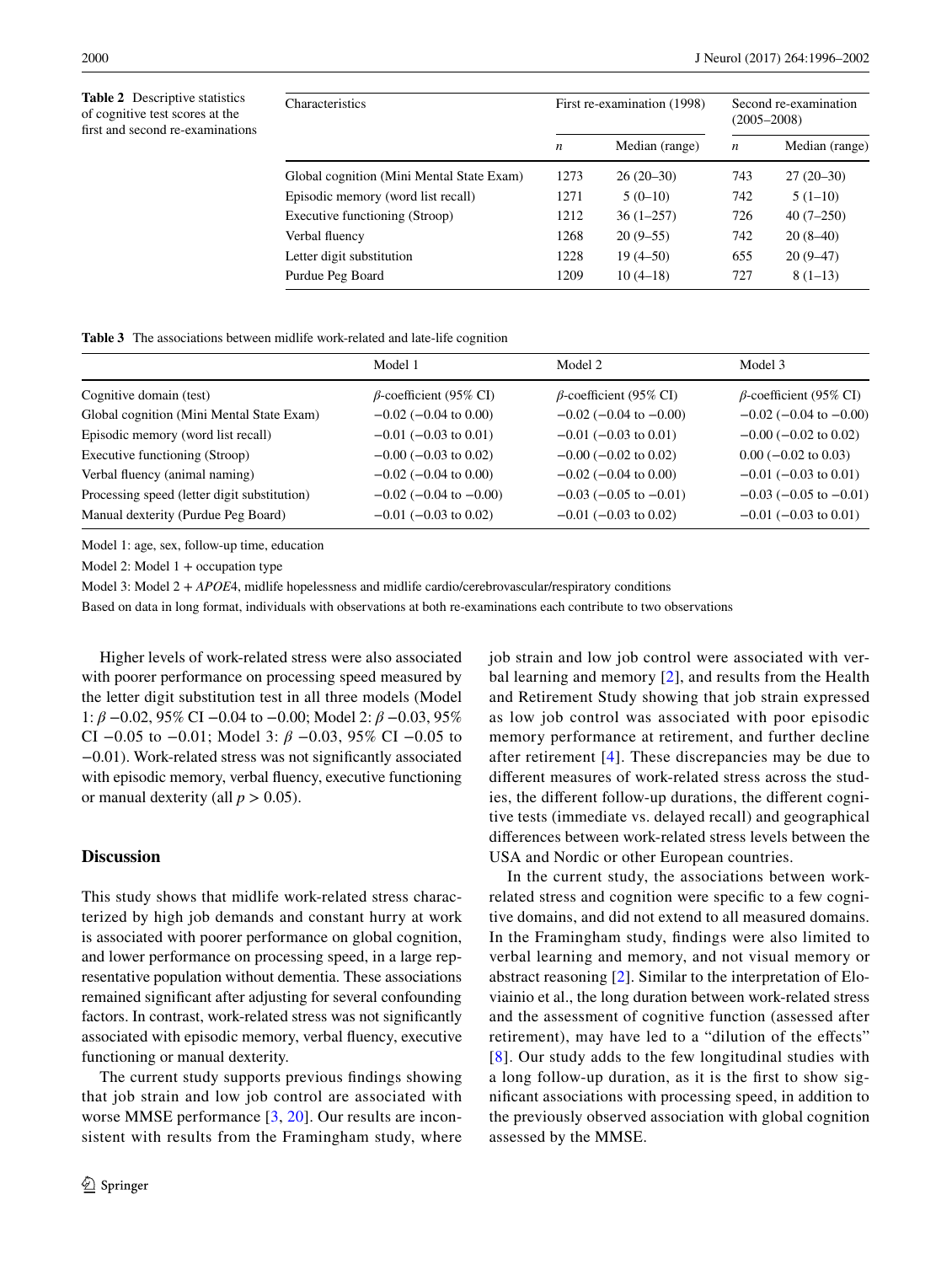Several mechanisms may underlie the observed associations. First the stress hormone cortisol has its receptors in brain regions involved in learning, memory and executive functioning [\[12\]](#page-6-20). Previous evidence has shown that higher cortisol levels are associated with worse MMSE and processing speed performance [[6,](#page-5-6) [17](#page-6-21)]. Although our fndings are inconsistent with studies on cortisol levels and worse episodic memory performance, these diferences may be due to the diferent time durations between stress exposure and cognitive assessment, or the sensitivity of cognitive tasks used [\[17,](#page-6-21) [18\]](#page-6-22). We analyzed immediate recall. If we instead had analyzed delayed recall, we may have found an association. Another mechanism is through elevations in allostatic load, a multi-system measure of cumulative stress that has also been previously associated with poor cognition [[14\]](#page-6-23).

Work-related stress may be reduced through various interventions, some of which may target individuals, by providing social support, recognition, increasing the sense of control over work-related tasks, offering constructive feedback as well as professional development opportunities [[9,](#page-6-24) [23](#page-6-25)]. Indeed, higher social support at work is associated with fewer cognitive complaints and reduces the risk for dementia [\[27](#page-6-8)]. The work environment can also be ameliorated by improving the work climate, the physical work environment and increasing cooperation/teamwork [[9](#page-6-24), [23](#page-6-25)]. As previously suggested by Andel et al., interventions may also target retired older adults who had jobs characterized by low control, and we add to that suggestion 'job strain', to prevent cognitive decline [[4\]](#page-5-5).

Our study has several strengths including the long follow-up duration from midlife to later life, the large population, measurement of cognitive performance using several validated tests for diferent cognitive domains, and adjusting for potential confounders. The study also has some limitations. First, stress in later life and non-workrelated stress were not measured, so it is unclear whether the role of midlife work-related stress is independent of these other sources of stress. Second, although job control is an important dimension of work-related stress, it was not measured in the current study [[24](#page-6-6), [34\]](#page-6-5).

In conclusion, our study shows that midlife work-related stress is associated with worse global cognition and processing speed performance. These fndings suggest that the efects of work-related stress are long lasting, with some cognitive domains more sensitive than others.

### **Compliance with ethical standards**

**Conficts of interest** The authors have nothing to disclose.

**Ethical standards** The study complies with the Declaration of Helsinki. Local ethics committees approved the CAIDE study.

**Funding** Sindi receives postdoctoral funding from the Fonds de la recherche en santé du Québec (FRSQ) (27139), including its renewal (31819). A. Solomon receives research funding from the Academy of Finland (287490, 294061) and ALF grants 20130507, 20150589. M. Kivipelto receives research support from the Academy of Finland (278457), the Swedish Research Council for Joint Program of Neurodegenerative Disorders – prevention (MIND-AD), Alzheimerfonden, Alzheimer's Research & Prevention Foundation, Center for Innovative Medicine (CIMED) at Karolinska Institutet South Campus, AXA Research Fund. H, Knut and Alice Wallenberg Foundation (Sweden), Stiftelsen Stockholms sjukhem (Sweden), Konung Gustaf V:s och Drottning Victorias Frimurarstiftelse (Sweden). Soininen receives funding from EU 7th framework collaborative project grant (HATICE), Academy of Finland for Joint Program of Neurodegenerative Disorders – prevention (MIND-AD), UEF Strategic funding for UEFBRAIN, and EVO/VTR funding from Kuopio University Hospital.

**Informed consent** All the participants were provided the written informed consent.

**Open Access** This article is distributed under the terms of the Creative Commons Attribution 4.0 International License ([http://crea](http://creativecommons.org/licenses/by/4.0/)[tivecommons.org/licenses/by/4.0/\)](http://creativecommons.org/licenses/by/4.0/), which permits unrestricted use, distribution, and reproduction in any medium, provided you give appropriate credit to the original author(s) and the source, provide a link to the Creative Commons license, and indicate if changes were made.

# **References**

- 1. Agbenyikey W, Karasek R, Cifuentes M, Wolf PA, Seshadri S, Taylor JA, Beiser AS, Au R (2015) Job strain and cognitive decline: a prospective study of the framingham offspring cohort. Int J Occup Environ Med 6:79–94
- <span id="page-5-1"></span>2. Andel R, Crowe M, Hahn EA, Mortimer JA, Pedersen NL, Fratiglioni L, Johansson B, Gatz M (2012) Work-related stress may increase the risk of vascular dementia. J Am Geriatr Soc 60:60–67
- <span id="page-5-4"></span>3. Andel R, Crowe M, Kareholt I, Wastesson J, Parker MG (2011) Indicators of job strain at midlife and cognitive functioning in advanced old age. J Gerontol Ser B Psychol Sci Soc Sci 66:287–291
- <span id="page-5-5"></span>4. Andel R, Infurna FJ, Hahn Rickenbach EA, Crowe M, Marchiondo L, Fisher GG (2015) Job strain and trajectories of change in episodic memory before and after retirement: results from the Health and Retirement Study. J Epidemiol Community Health 69:442–446
- <span id="page-5-0"></span>5. Chandola T, Brunner E, Marmot M (2006) Chronic stress at work and the metabolic syndrome: prospective study. BMJ 332:521–525
- <span id="page-5-6"></span>6. Comijs HC, Gerritsen L, Penninx BW, Bremmer MA, Deeg DJ, Geerlings MI (2010) The association between serum cortisol and cognitive decline in older persons. Am J Geriatr Psychiatry Of J Am Assoc Geriatr Psychiatry 18:42–50
- <span id="page-5-2"></span>7. Crowe M, Andel R, Pedersen NL, Gatz M (2007) Do workrelated stress and reactivity to stress predict dementia more than 30 years later? Alzheimer Dis Assoc Disord 21:205–209
- <span id="page-5-3"></span>8. Elovainio M, Ferrie JE, Singh-Manoux A, Gimeno D, De Vogli R, Shipley MJ, Vahtera J, Brunner EJ, Marmot MG, Kivimaki M (2009) Cumulative exposure to high-strain and active jobs as predictors of cognitive function: the Whitehall II study. Occup Environ Med 66:32–37